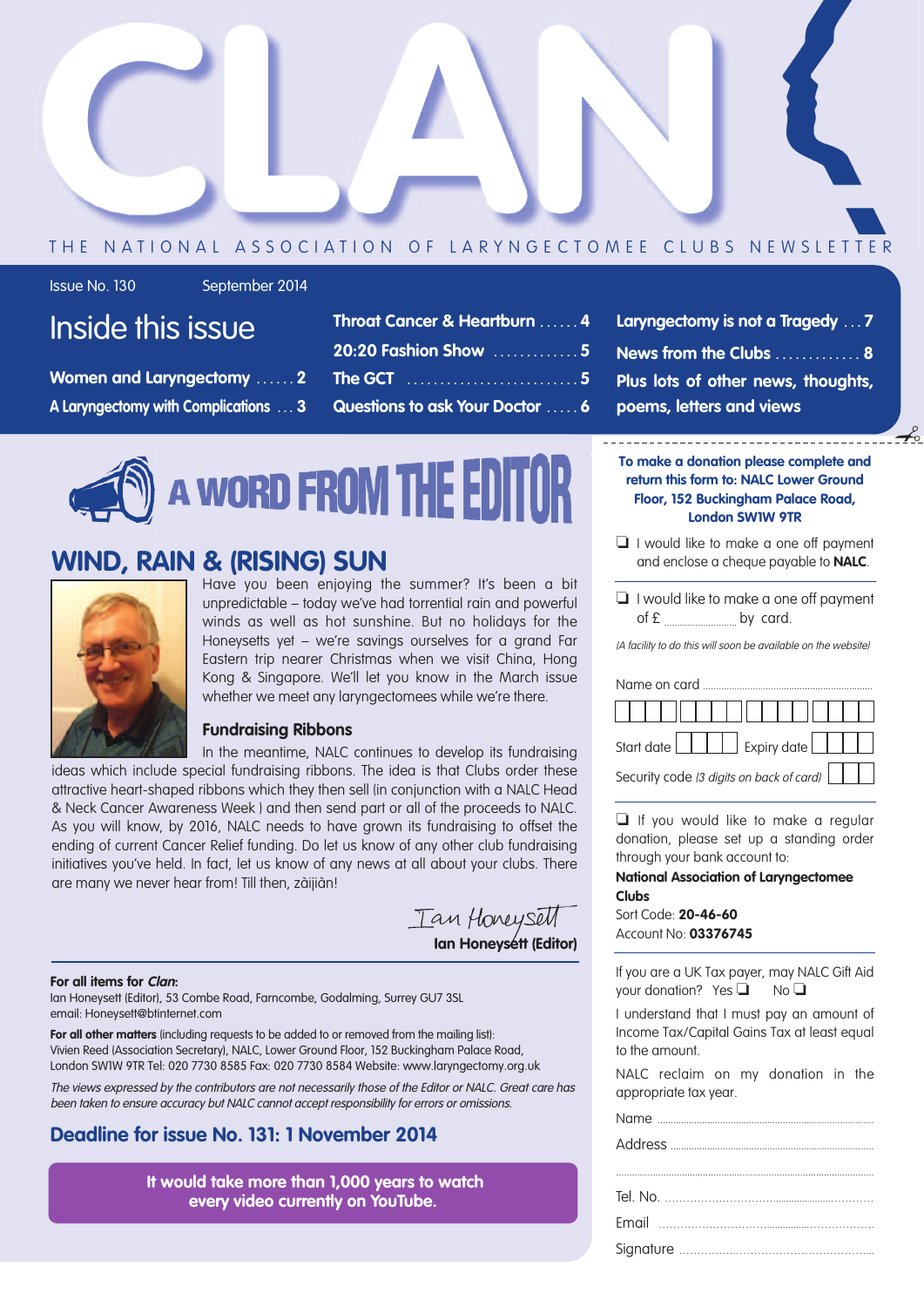## **Women and Laryngectomy**

Women who smoke not only share the same health risks as men, such as lung cancer, coronary heart disease and respiratory diseases but also face health problems that are unique to women such as pregnancy complications, menstrual problems and cervical cancer. Menopausal women who smoke increase their chances of developing osteoporosis, breast cancer and emphysema.

When a woman has to undergo a laryngectomy she faces many of the same problems as a male laryngectomee but also experiences difficulties related to her gender. Although most female laryngectomees report that life is good after a laryngectomy, it can take a woman from one to four years to adjust to her situation. She may feel unworthy of keeping her husband and family. Many female laryngectomees lose confidence in maintaining their occupation. Social isolation is very common after a laryngectomy.

It is also common for a woman to become very self conscious about the way she looks. As one woman said "Was I treated different?....I got all kinds of looks.... Did it bother me?....Of course. No one likes to be stared at or made a spectacle of. Another woman said "I didn't want to see any one because of the way I looked" As the neck is a sensitive and sensual area of the female body a woman may feel unfeminine as the area must now be covered up. Most women, however, learn to adjust their way of dressing to their problem and of course wear very attractive scarves and jewellery etc.

#### **Unnatural?**

After a woman has had a laryngectomy, her voice is often perceived as low in pitch, coarse, unnatural or masculine. Some women say that over the phone they are often mistaken as men and so they avoid phone conversations. Their voice also appears to lack emotion because the larynx is linked to the limbic system that is the control centre of the brain.. The voice can be linked to a person's personality and such characteristics as self confidence, kindness, courage, humour, gentleness, affection and dominance have been

shown to be conveyed through the voice. Not only does her voice lack emotion, but crying, laughing and shouting produces no sound. Because she cannot express her feelings in the same way as she



did before her operation, she may feel very depressed and frustrated.

Following a laryngectomy, women gain weight and experience hormonal changes. This is due to the fact that a laryngectomy often includes the extraction of the thyroid gland. There may also be problems with pregnancy and childbirth. A woman giving birth may now need to have a cesarean section as she may find<br>it difficult to bear down Most difficult to bear down. Most laryngectomees experience a loss of smell. A woman may now miss the smell of her favourite perfume, flowers and cooking. Because her inability to smell effectively could be dangerous, the installation of a smoke detector in her home is very important. All laryngectomees of course need to observe this precaution. After a laryngectomy a woman may not be able to continue her previous job. There may be different reasons for this such as her altered voice or appearance or hazards like dust or air conditioning that could irritate her lungs. She may experience financial problems and this could put an added strain on her family life. Although most female laryngectomees eventually learn to cope, they do have many problems to cope with.

from Still Talking – NSW Newsletter

## **East of England Laryngectomee Conference**

Three NALC officers attended this event in Cambridge on 30th May 2014. Malcolm Babb and Andy Gage delivered a presentation on First Aid and Laryngectomee Emergency Situations. There were some familiar faces from the NALC General Committee present but it was a pleasure to meet so many laryngectomees from Essex up to Northampton and share their concerns.

#### **Shake You Can Make**

The May issue of 'The Voice' ran an article complaining a b o u t ' E n s u r e ' consisting of s u c r o s e , corn syrup,



maltodextrin, calcium caseinate, some oils and a load of vitamins and minerals of indeterminate origin. The author thought it could become addictive and possibly lead to diabetes, obesity and other problems, so he asked a nutritionist friend to come up with a natural substitute. So here's a healthy recipe that you can prepare for yourself courtesy of Michael Pommier:

1 cup of almond milk

- 1 tbsp brown rice protein powder
- 2 tbsp almond butter
- 1 tbsp cocoa powder
- 1 tbsp honey\*

\* honey can be replaced by half a banana.

It contains 396 calories, 21 g fat & 6.7 g sugar (with honey).

Mix it up and enjoy without worry of absorbing and being dependent upon many chemicals of unknown origin. Ideal taken after exercise.

Still Talking, NSW Newsletter

There were some novel presentations from clinicians on such topics as regaining the ability to smell and on the problems of hypothyroidism. The venue at Addenbrookes Hospital was almost full and some excellent refreshments were provided.



Tony Smith manning the NALC display stand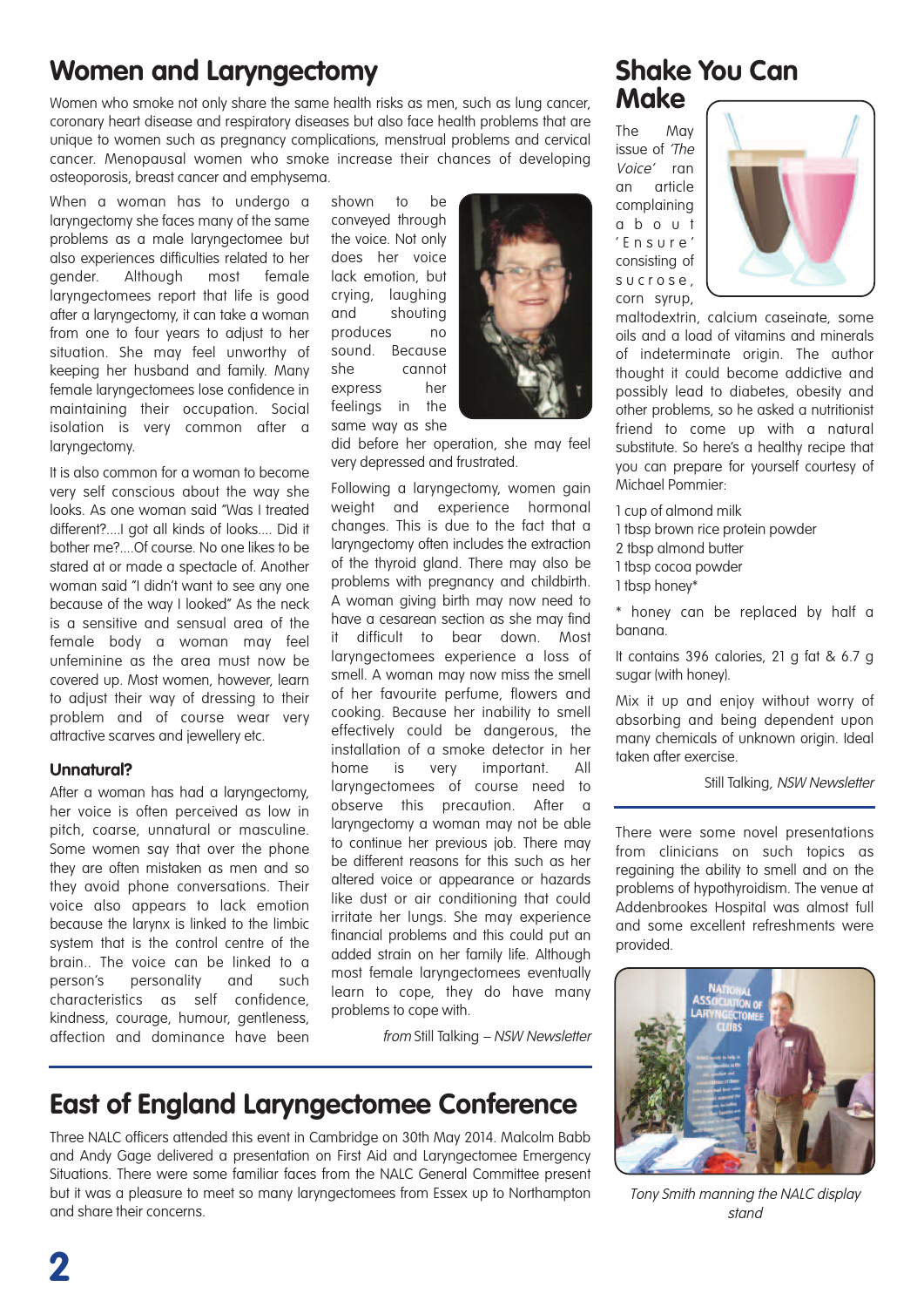## **A LARYNGETOMY WITH COMPLICATIONS**

I had my Laryngectomy operation in January 2009, followed 37 doses of radiotherapy and the accompanying chemotherapy sessions. I've been coping quite well since then but have had speech valve leaks from time-to-time, with everincreasing regularity. I was eventually admitted to hospital on Boxing Day last year with yet another leak. This time they admitted me via A & E and gave me an MRI scan which later proved negative.

Apparently they had thought that my cancer had returned and were taking all the necessary precautions. My valve was apparently sitting at a most peculiar angle. I had learned earlier that it's most unlikely for a cancer to return after a period of five years or so. But to be sure, they kept me on the ward for six weeks on this occasion which turned out to be pure hell after I contracted one of those dreaded hospital bugs! During one nauseous session, I managed to cough out the whole speech valve through my stoma… the whole thing! This left a fistula (hole) the size of a football pitch between my gullet and windpipe. So from Boxing Day last year I've been nil-by-mouth and have had to wear a tracheostomy tube and cuff. I am also unable to talk. The radio-therapy had caused severe tissue damage which in turn, was not helping the fistula to close of its own accord. And if the fistula won't close then it's not possible to re-fit the speech valve. And with no speech valve I'm stuck being nil-by-mouth with tracheostomy tube and cuff!

#### **Over Granulation?**

It was a scary time just after Christmas last year wondering whether the cancer had returned. However, tests and tests and more tests were conducted and even the biopsies and MRI scan weren't helpful and inconclusive. After what seemed like an eternity and with no other direction to take, the "powers-that-be" concluded that the cancer hadn't returned and that the speech valve had in fact been caused by over-granulation . The Head & Neck consultant was at a loss on which direction he should take next and consulted with experts from right across the Kingdom.

After a lenathy discussion we agreed upon a procedure to take place in June this year. This

Involved undergoing the insertion of a

stent-like, ten-inch plastic tube into my oesophagus. The tube had a small funnel at the top-most end. This tube would cover the fistula thereby preventing saliva from seeping into the windpipe. Thus making the tracheostomy tube and cuff redundant. And if all this worked then I would be able to start eating and<br>drinkina "normally" once again. "normally" once again. Unfortunately, I didn't quite get that far as the tube was ejected from my gullet during a coughing fit. Honest Gov, I didn't mean to; I simply coughed and up she came… what seemed like yards of the bloody thing!

#### **Night and Day**

After a day or two, the consultant decided he would repeat the procedure but this time with a little more robust approach. He would also stitch the fistula to aid the closing process. And… everything went fine. It was at this point, just when everything was going well, that I contracted gastroenteritis and was ejecting body fluids from both ends of my body! This lasted days… and nights and I just wanted to curl up and die! Anyone who has suffered this will have sympathy I'm sure. It's ten times worse than a normal tummy upset. It was during one of these bouts of nausea that once again I coughed out the infernal tube.ack to Square One and feeling kind of sheepish and disappointed. That bug knocked me sideways and I lost a stone in a few days.

I've now been home for a few days and am waiting to hear what Grand Plan my consultant will have for me when I meet up with him next week. In the meantime I'm still nil-by-mouth and still unable to talk. I'm beginning to have cravings for tasting things. What is it like to munch into a big fat hamburger? A juicy steak-andkiddly pudding? Yummy! I am so longing for the day. I'm even looking at recipes in glossy magazines. I rather suspect that my consultant will ask me to undergo the same procedure again sometime soon. And I'm willing to do so if the end-result means I can eat and drink again. I need to eat and drink. I can get by without talking but I must eat and drink!

The objective behind me writing this article is not to seek sympathy or to bemoan my misfortune at what the radio-therapy did to me but rather, to ascertain if anyone else has had similar problems and how they went about rectifying the situation. It

would be great to hear from s o m e o n e who has undergone s i m i l a r misfortunes. You can contact me



at: geoffnread@gmail.com.

Geoffrey N. READ The Plymouth Laryngectomy Club (PLC)

## **Sterner Stuff**

**The Plymouth Club newsletter has the following item on the Irish musician, Aidan Clohessy. It originally appeared in The Limerick Leader newspaper on 15 December 2013.**



On 18 July 2007 the family of well-known Limerick singer song writer Aidan Clohessy were called to his bedside at the Regional Hospital in Dooradoyle, and advised to say their goodbyes. Aidan had throat cancer and had serious complication after his operation of 2 July and doctors felt he had little chance of survival. His wife Grainne and children, Kate, Sarah and Jack, feared the worst as the doctors felt there was no more they could do. But Aidan is made of sterner stuff. To be diagnosed with cancer is everyone's nightmare. But when you are a professional singer and you are diagnosed with cancer of the throat it is even more difficult to accept.

Aidan survived, but lost his voice and could no longer sing and generate an income. But, remarkably, this Christmas he has, despite this devastating blow, brought out a new CD with outstanding vocalist Karen Fitzgerald, with all proceeds going to local charities.

Aidan speaks with the use of a prosthesis along with a breathing technique taught to him while in hospital.

His promising singing career is over, but he can still play the guitar and write songs.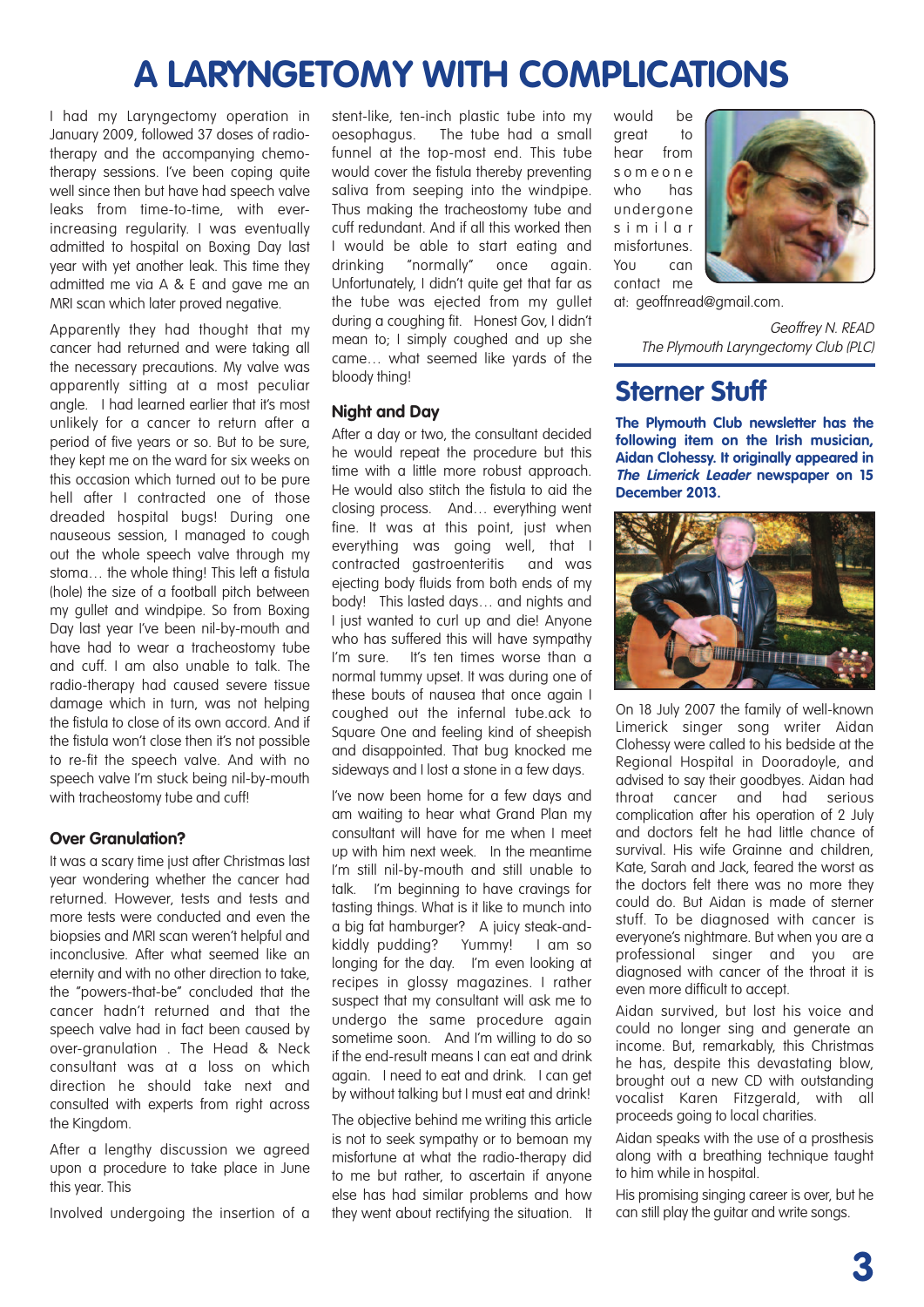## **Portable Nebulisers**

I am a long term tracheotomy person – three years now and counting – and have mainly had to find my own way through the maze of products- so good; some not so good and so on. In the early days I used the big compressor type nebuliser in the car running off an inverter - that take is 12v car battery via the cigarette lighter port and converts it to 230v. These inverters are not expensive and I found it worked very well. However, away from the car there was some difficulty in carting around a large compressor so I purchased, on the internet, a OMRON U22 MICO A-I-R. This runs off 2AA batteries although a optional AC adaptor is also available. When I bought the unit I think it cost around £80. There seemed to be a choice on the internet with the same product branded under different names. Main site is: http://omron.co.uk/en/home

I have used this just a few times and although good for an emergency I found it a little temperamental when used with with neck breathing and neck mask; which of course one also has to carry around with the OMRON. Unfortunately I have significant lung problems – consolidation, bronchiectasis and deep seated infections that now require me to take a lot of nebulised medication. It was whilst I was a patient in Royal Brompton Hospital (RB) in London that I was introduced to the eFlow Rapid system when I was put of Colymicin and Hypertonic saline.

www.parimedical.co.uk/products/lower\_airways/product/detail/info/eflow\_rapid\_nebul iser\_system-1.html

This is an expensive machine to purchase and also maintain but it does its job very well. (I am unable to find the current prices but Pari Medical should be able to help). There is a good discussion at:

http://forum.cysticfibrosis.com/threads/4583-Which-NEBULISER-(-jet-compressorultrasonic-etc-)-is-the-BEST

#### **Little Provision for Neck Breathers**

My main issue here again is that as with all devices they are designed around mouth breathers and little or no provision is made for neck- breathers. With the help of the physios at the RB the linkage of the Pari was adapted with the use of a cut down swivel mount (22mm one end 15mm the other) to fit onto to my trachy inner tube. The swivel mounts are not able to be sterilized (they are designed as single use items) and I learning to beg around for replacements as they have to be discarded are a week or two of use. I realise that laryngectomee people may need a different arrangement. (I can send you picture of how I set my system up if it will help). Details of other systems can be found at: www.evergreen-nebulizers.co.uk/portables/portables.html as well as on other retailer pages.<br>
Robin Waters

#### **Pro Tip Replacement Larynx**

Last year, German and French researchers at Strasbourg University Hospital, developed a system named "ProTip" which plans to use biomaterials to replace the larynx during laryngectomy. This surgical procedure gives new hope to laryngeal cancer patients where the basic surgery hasn't changed in 140 years. The basis of the artificial larynx is a combination of solid and porous titanium. Initial encouraging results indicate it is worth pursuing the development of the technologies and surgical procedure before making the therapy more widely available. A clinical study is currently underway.

Still Talking NSW Newsletter

#### **Time to Review**

CLAN readers will be well aware of Dr Itzhak Brook and all his great work. Well, his book "My Voice, a physician's personal experience with throat cancer", has been very well reviewed in the US



### **Throat Cancer & Heartburn**

S o u t h a m p t o n experts have discovered a link between throat cancer and heartburn according to an article in the Southern Daily Echo on Sunday, 22 June



2014 by Joe Curtis, Health Reporter. Southampton scientists may have found a way to diagnose throat cancer earlier after discovering its link to heartburn. An international study, including University of Southampton researchers, have identified two problems that signal early onset oesophageal cancer. Heartburn, otherwise known as acid reflux, damaged cells in the oesophagus that, if untreated, can lead to a condition called Barrett's oesophagus which can turn cancerous.

Barrett's is very difficult to diagnose, making it difficult to identify people who are at higher risk of developing cancer. But by comparing samples from patients with Barrett's and patients with throat cancer, scientists believe they have discovered mutations that show when Barrett's will become cancer. Tim Underwood, MRC clinician scientist at the University of Southampton and Oesophageal Surgeon at Southampton General Hospital, said: "This is a landmark study into the genetic basis of why and how some people with Barrett's oesophagus get oesophageal cancer and others do not."

Tim Underwood, MRC Clinician Scientist at the University of Southampton and Oesophageal Surgeon at Southampton General Hospital

#### from the PLC Newsletter

and speech pathology training programs in the USA use it for educating their trainees. The book can be read and dowloaded (free) at his website: http://dribrook.blogspot.com/ So, Dr Brook has asked if those of you who do read it, would kindly submit a review to Amazon UK ( www.amazon. co.uk/My-Voice - Physicians - Personal -Experience/dp/1439263868/ref=sr\_1\_1?s =books&ie=UTF8&qid=1404308896&sr=1 -1&keywords=my+voice%2C+itzhak+ brook ). It would be a pity if there was a negative impression of the book in the UK because of a couple of negative reviews!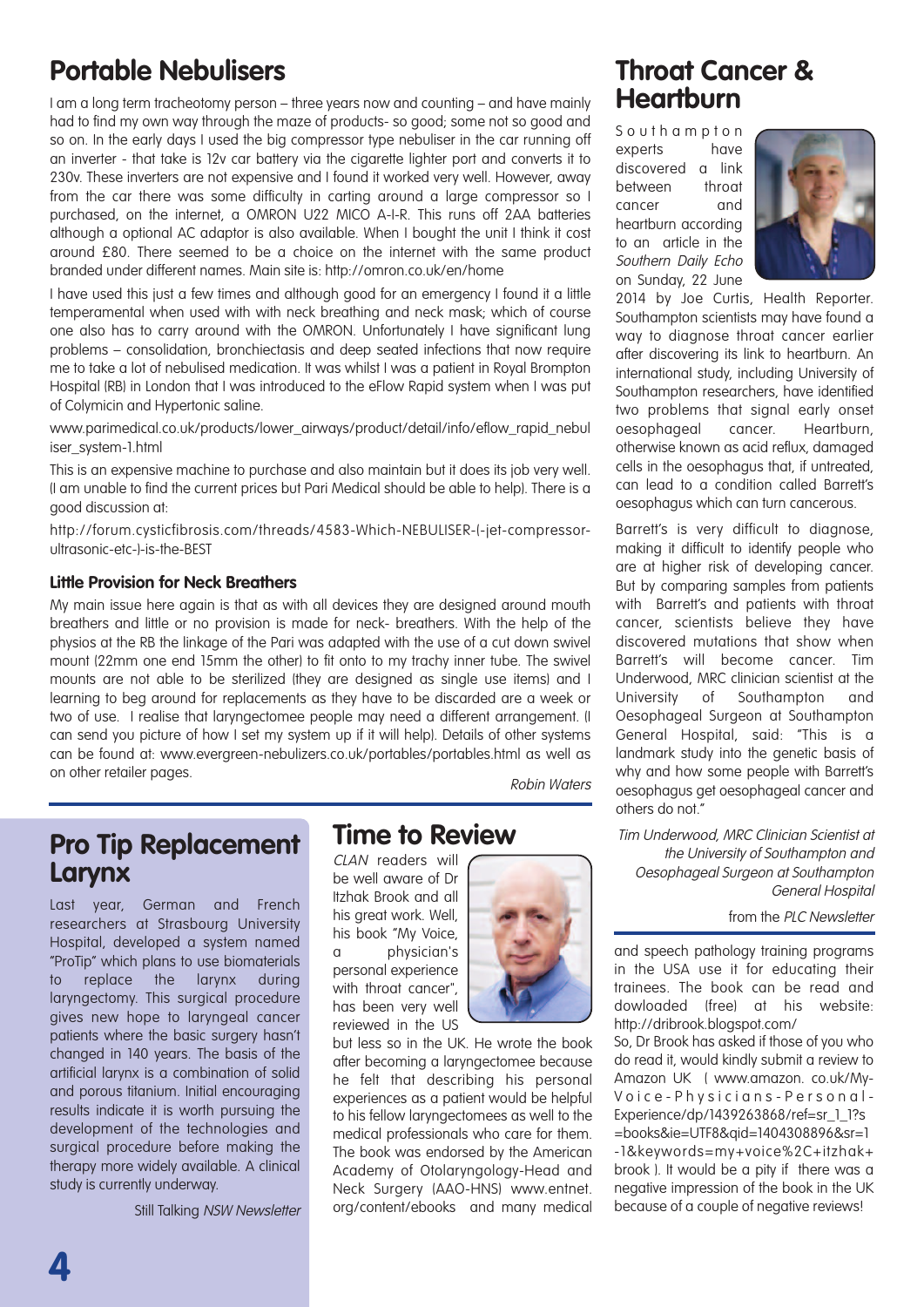## **20:20 Fashion Show**

6 June saw the '20-20 Voice' Cancer Fashion Show in the 1880 suite at the Leicester Tigers ground. Over 200 people turned up this year, fantastic improvement on last year, and we also had 15 stallholders who wanted to join in the fun and show off there wares. We had English and Asian dancers and I had the honour and pleasure of introducing our patron Mr Willie Thorne (Mr 147 himself).



The night was a tremendous success and we raised just over £1100 which has now put us in a position whereby we can purchase our first major piece of diagnostic equipment for Lecesters ENT Cancer clinics – the Flexi-Video-Rhinolaryngoscope. It seems that the company involved in these things has been monitoring our progress on our website (www.2020cancerappeal.org) as they have an FVR in waiting for us, it is only a matter of them ensuring it exactly the right one! :-)





So, we have achieved what we originally intended but there is so much more we need to do as the awareness factor is still miniscule-but we have plans in the pipeline. If anyone out there in 'laryland' is in a position to help us raise funds then please contact me through our website. More news soon as we have the annual Leicester to Skegness bike ride coming up on 23 August!

Phil Johnson

## **Advice Please**

My husband had throat cancer 2009/2010, had radium 2010 but the cancer returned and he had a major operation in 2011.

He was exceptionally and still is been exceptionally well looked after, by the ENT team under a brilliant consultant. We are also very lucky to have really good local services, with people who go above and beyond the call of duty to help us. However, my husband is unable to eat or speak, that all failed due to extra tissue.

Coping well but we wonder is anyone else in the same situation?

If anyone could offer advice, please contact Kerry at Head Office info@laryngectomy.org.uk or 020 7730 8585.

## **After laryngectomy**

If you have internet access, take a look at this clip on youtube on communication after a laryngectomy:

www.youtube.com/watch?v=R4azcU6i 2IE&feature=em-hot-vrecs

It was produced with the help of the Brighton Macmillan Head & Neck Cancer Support Group.

#### better care for our members. **<sup>I</sup> don't like country music, but <sup>I</sup> don't mean to denigrate those who do.**

**And for the people who like country music, denigrate means 'put down.'**

**Bob Newhart (Still talking, NSW Newsletter)**

#### **The Global Tracheostomy Collaborative (GTC)**



Professor Stephen Hawking was the keynote speaker at the Royal College of Surgeons in July for the European launch of the Global Tracheostomy Collaborative. He described his journey in first needing a permanent tracheostomy tube in 1985 and then eventually having a laryngectomy in 1999.

This collaborative is a worldwide initiative to improve the safety of tracheostomees and laryngectomees when they are receiving medical care in hospital or elsewhere. Over two hundred clinicians and a smaller number of patients attended the day. There were presentations from clinicians from Australia and the USA, as well as the UK.

NALC has long been involved in attempts to improve patient safety, most recently as a partner of the National Tracheostomy Safety Partnership and in the delivery of its own Education Programme. NALC President, Malcolm Babb, was invited to the launch to speak about the patient experience. He shared some of the incidents that members have reported to NALC in recent years, mistakes ranging from minor ones with no long term consequences to those that have been so serious they have led to a fatality.

The GTC aims to improve the quality of treatment of tracheostomies and laryngectomees by sharing good practice. Hospitals that join the GTC will choose 'Hospital Champions' who will link with the collaborative and lead change in their own institutions. NALC welcomes this initiative and will support it to deliver

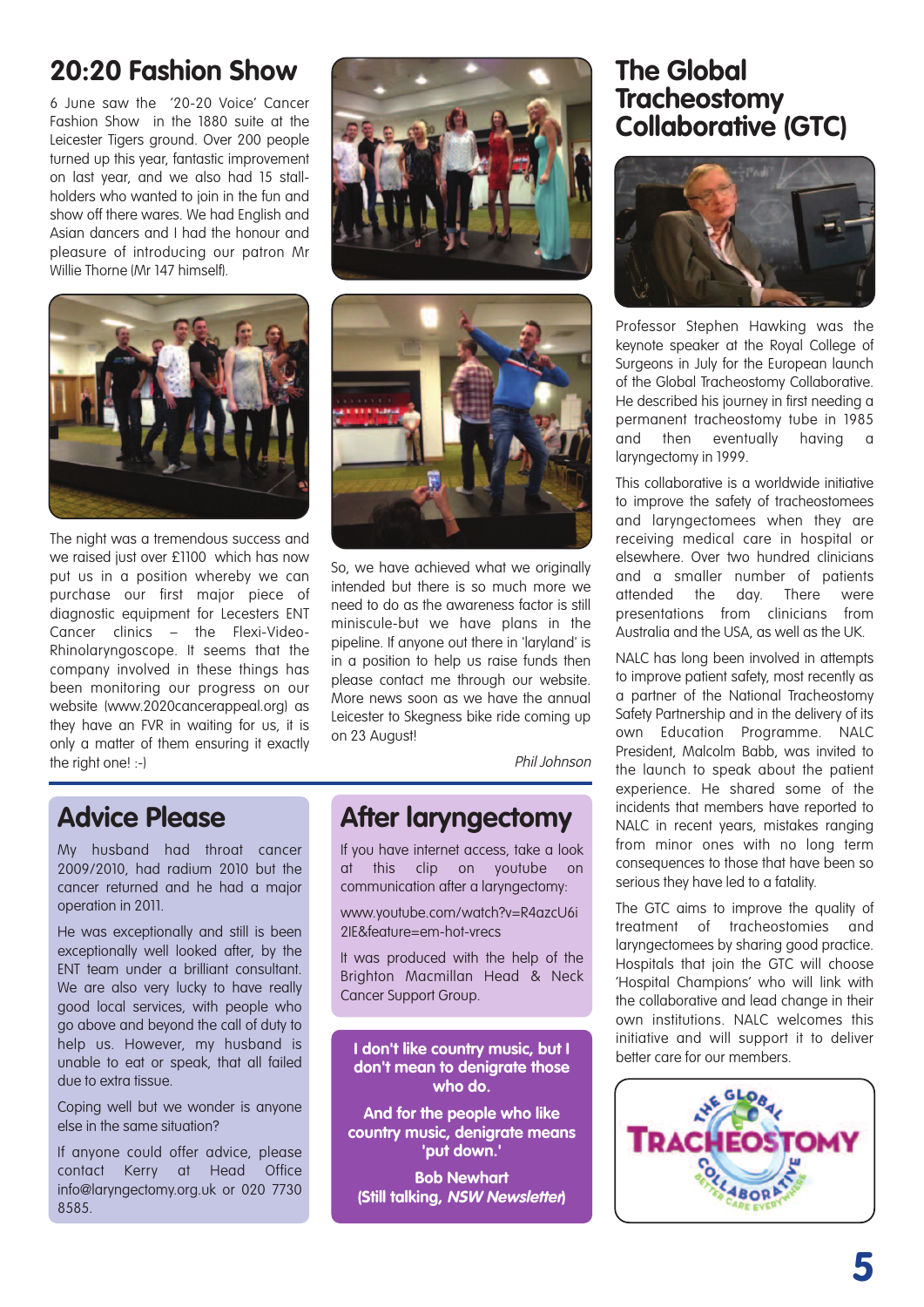## **Emergency Cleaning of Electrolarynges**

Tom Lennox of Luminaud in the US put an article in the IAL Newsletter for looking after your Electrolarynx (EL) if it is dropped into water, mud, spaghetti sauce, dishwater, the toilet, etc.

Proper attention on your part may reduce damage and mean that you do not have to send your EL for repair – and even if you do have to send it away, your actions can keep down the cost of repair or may leave you with an EL that is repairable instead of something that has to be thrown in the trash.

The main thing to think of is the fact that clean tap water does NOT damage an EL unless it is left to sit in it for a period of time – and therefore in an emergency you can use plain tap water to rinse anything water soluble out of your EL. DO NOT USE DETERGENTS, OILS, SOLVENTS OR ANY CLEANING MATERIAL OTHER THAN PLAIN, CLEAN WATER. The exception would be a removable safety cord – it would be OK to wash that part in soap or detergent and water – rinse and dry before reinserting into the EL.

Neck-held EL, immediately remove the battery cap and remove the batteries. Rinse off the batteries and the battery cap, dry them with a towel and set them aside.

If the device has an oral adaptor, remove it and wash it as you would occasionally anyway, insuring that there is no food or foreign material in the end of the tube or in the slots if you use a capped tube. Depending on what it's been dropped into, you may want to discard the tube and put on a fresh one.

Leave the head on the EL, but for the Servox and Optivox, remove the metal sleeve. Rinse all parts of the unit inside and out with tap water. Then carefully shake as much water as possible from the EL and gently pat everything dry where you can.

Next, remove the head. Be careful not to lose O-rings, gaskets or spacers. DO NOT REMOVE the RUBBER DIAPHRAGM from the top of the body of the instrument. If you find it is DRY under the cap, then wipe the cap inside and out with towelling and set aside. If the inside of the head is WET, then carefully rinse with water. Do not use a hard spray of water or compressed air. That could damage your coil assembly. (Big bucks to repair.) After the rinse, gently

## **QUESTIONS TO ASK YOUR DOCTOR**

The UK Throat Cancer Foundation at their website www.throatcancerfoundation.org suggest a list of questions to ask your doctor at the various stages of your treatment.

#### **Questions to ask before treatment starts**

- 1. What stage is my head and neck cancer?
- 2. Can I do anything to make treatment more effective?
- 3. Should I get a second opinion? Can you recommend a colleague to give a second opinion?
- 4. What support is available to patients and their families at this hospital?

#### **Questions to ask during treatment**

- 1. What are my treatment options?
- 2. Will I receive radiotherapy? If yes, what kind of radiotherapy treatment is available (e.g., is it IMRT, VMRT)? Is this the best treatment for my condition or should I ask for a referral?
- 3. Are there any research studies or clinical trial available which could help me?
- 4. How long will I receive treatment for, how often, and where?
- 5. Can I talk with other patients who have received this treatment?
- 6. What possible side effects should I prepare for?
- 7. When might they start and how long will they last?
- 8. Will they get better or worse as my

shake any water that you can out of the hole in the diaphragm. If you have a hair drier that can be set on cool only – no heat – you can help the process along a bit on any instrument by blowing air gently into the parts. (Do NOT use heat. Warm to hot temperatures can damage your EL.)

Set all parts of the disassembled unit in a clean, dry, safe place where nothing will roll off or get bumped off and let them dry for 48 hours.

Of course, I hope you never need this advice. Do anything you can to keep your EL attached to yourself or your clothes in such a way that it cannot fall very far no matter what. But if an accident happens, rinse the bad stuff off right away and good luck!

From Still Talking – the NSW Newsletter

treatment goes along?

- 9. Are there treatments that can help relieve the side effects? What are they? Do you usually recommend or prescribe them?
- 10. How can I best monitor side effects and my health during treatment?
- 11. How will my head and neck cancer treatment affect my usual activities?
- 12. Will I be able to work?
- 13. Will I need to stay in the hospital?
- 14. Will I need someone to help me at home?
- 15. Will I need help taking care of my kids?
- 16. Are there any activities I should avoid during my chemotherapy?

#### **Questions to ask at the end of treatment**

- 1. What happens after I complete my treatment?
- 2. What can I do to aid my recovery?
- 3. What services are available to help me recover? For example, a speech and language therapist or nutritionist can be very important to speed up recovery.
- 4. How often will I need to come in for check-ups?
- 5. When will you know if I am cured?
- 6. What happens if the cancer comes back?

You can of course change these or ask different questions to suit your particular situation, and note the answers.

(Still Talking, NSW Newsletter)

#### **You'd be a Fuel No To!**

Last year there was a lot of controversy over the fuel allowance given to the over 60s. Should every pensioner receive it? Should those better off financially give it back?

The Government have already budgeted for this allowance so if you are in the very fortunate position of not needing the £200, please can you consider giving it to NALC?

With our funding from Macmillan soon to be stopped, we would certainly put it to good use for the benefit of laryngectomees. **IF YOU DON'T NEED IT, WE DO !**

Ivor Smith Vice President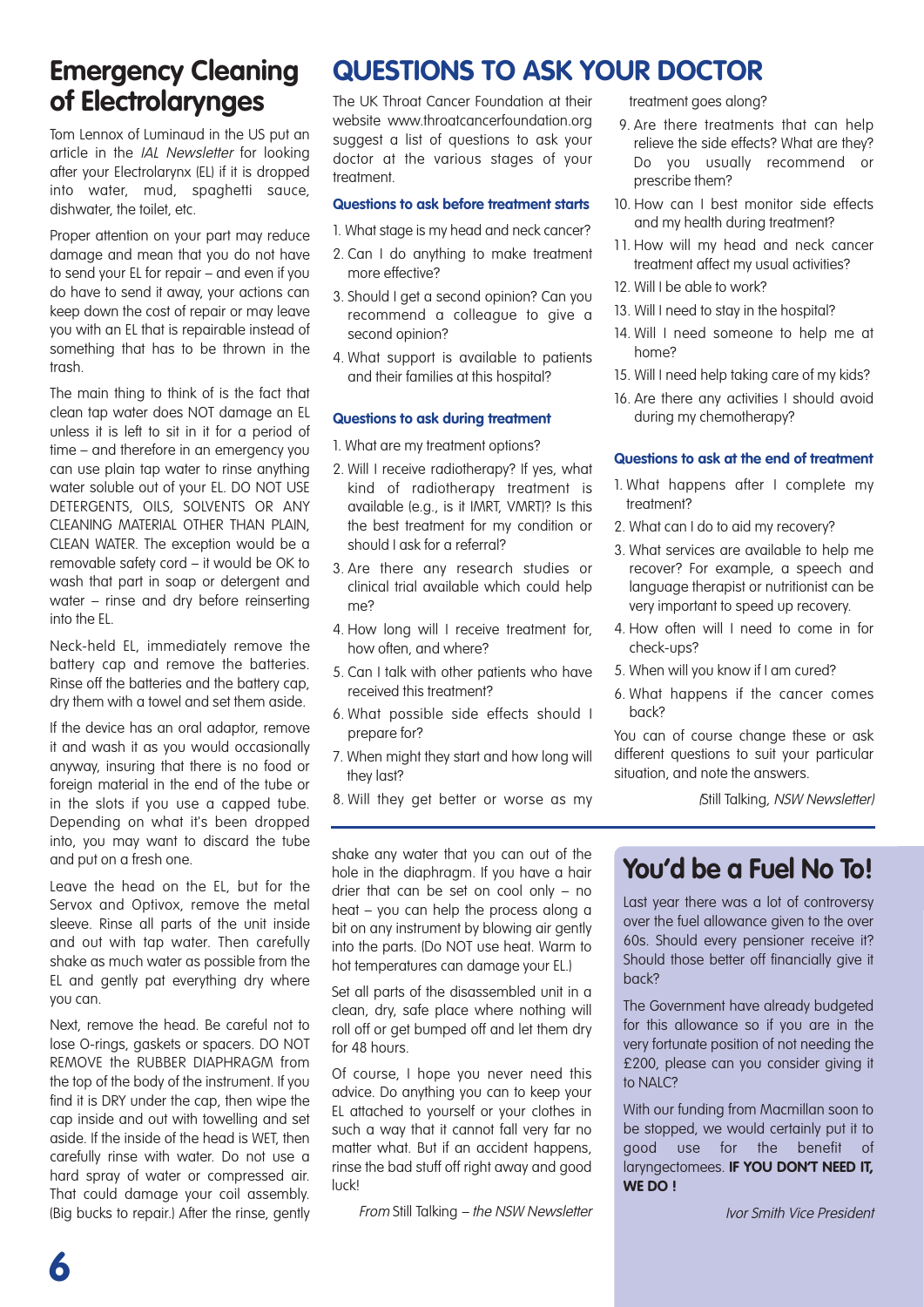## **Laryngectomy is not <sup>a</sup> Tragedy**

In the December issue of CLAN, we included an item on the book Laryngectomy is not <sup>a</sup> Tragedy (Second Edition). Carole Stainton from the C a n c e r L a r y n g e c t o m e e



Trust has informed us that they supply copies of the book free of charge to laryngectomees and their carers. It is also available to health professionals. The only charge they make is to ask people to send a C5 SAE with a 1st class and a 2nd class stamp attached to:

**Cancer Laryngectomee Trust PO Box 618, Halifax HX3 8WX Their telephone number is 01422205522 and their website is at: www.cancerlt.org**

#### **Throat Cancer Deaths Up 50% in 40 Years**

The Plymouth Club Newsletter includes an article from The Mail of 6 January 2014. It reports on a steep increase in Throat Cancer deaths largely due to obesity, smoking and alcohol. Around 7,600 people – 13 in every 100,000 – died from oesophageal cancer in 2011, compared to around 3,800 in 1971 (8 in every 100,000). For men, death rates have jumped by 65% since the 1970s. say figures published today by Cancer Research UK charity. They show a smaller increase for women, going up 9%. The rise is linked to the growing number of people developing the disease, with the UK having the highest rate of oesophageal cancer in Europe.

About 6.4 out of every 100,000 people develop oesophageal cancer in the UK every year – almost double the European average of 3.3, according to figures released last year.

Actor John Thaw, star of Inspector Morse, died of the disease in February 2002, aged 60. Cancer of the oesophagus, or gullet, affects the 10 inch tube connecting the throat to the stomach, and the risk of developing the disease increases with age. Lifestyle factors such as obesity, smoking, and drinking alcohol can all

All right, let's talk about fistulae. By the strictest definition, a 'fistula' is a connection between two epithelial surfaces. Epithelium is the lining of an

organ or the covering of a body part such as the skin. The organs of most concern in the head and neck are the mouth, the throat and the oesophagus. Therefore, a fistula in our area represents a connection between the mouth, throat, oesophagus and the skin of the neck.

What's the problem with a fistula? Well the most obvious problem is the leakage of saliva and anything else you swallow through the fistula on to the neck. The ramifications of this are obvious on social, convenience and nutrition levels.

Nobody wants to go around draining on to their neck all the time. Also, if the fistula is near your stoma some of this stuff can go down into your lungs and possibly lead to pneumonia or a lung abscess. All of this leads up to the fact that we try to do everything we can to avoid a fistula.

#### **Main Causes**

What are the main causes of a fistula? At the time of surgery we try our best to close the inside of the throat and oesophagus to avoid a leak. We use antibiotics during and shortly after your surgery to cut down on the chance of infection. The main thing that leads to a fistula is poor wound

increase the risk of oesophageal cancer. It is not clear why obesity plays a part although it is thought to increase persistent heartburn, also known as acid reflux – where acid from the stomach flows back up the gullet exposing it to possible cancer-causing agents. Mr Tim Underwood, an oesophageal surgeon and researcher for Cancer Research UK's ICGC (The International Cancer Genome Consortium) project at the University of Southampton, said "These figures are a clear reminder that we've still a long way to go with oesophageal cancer. We must do more to diagnose the disease as early as possible.

"As a surgeon, I see many patients walk through my door who have not recognised or ignored the symptoms that might be oesophageal cancer for too long, and they only seek help when food starts to get stuck when they swallow. So, by the time I see them, it's too late for treatment that could cure them."

## **What Is a Fistula?**



healing. Things such as too much tension on the wound, a wound infection after surgery, poor nutrition, continued use of alcohol and tobacco, and prior radiation are the usual things that lead to problems with wound healing and the formation of a fistula.

So if a fistula develops, what can we do about it? The first thing we, as surgeons, do is to encourage it to drain into an area that will minimise the chances of infection in the rest of the neck and keep the drainage out of the stoma. Given enough time most fistulae will heal on their own without additional surgery. There is of course the hassle factor of dealing with external drainage and needing to use an alternative method of feeding such as a PEG during the healing phase. Surgical closure is reserved for those fistulae which do not close on their own and those that pose some danger particularly to the stoma and lungs.

What are the long term side effects of a fistula? The most commonly encountered problem is a stricture or narrowing in the upper oesophagus which may affect the ease of swallowing. Most patients that develop a fistula do not experience any long term problems.

> Glenn E. Peters, M.D., University of Alabama, Birmingham, Alabama, USA (from Still Talking, NSW newsletter

**Having positive thoughts increases your brain's ability to make better decisions**

**People born between (1995- 1999) have lived in two decades,**

**two centuries, two millenniums, and they're not even 18 yet.**